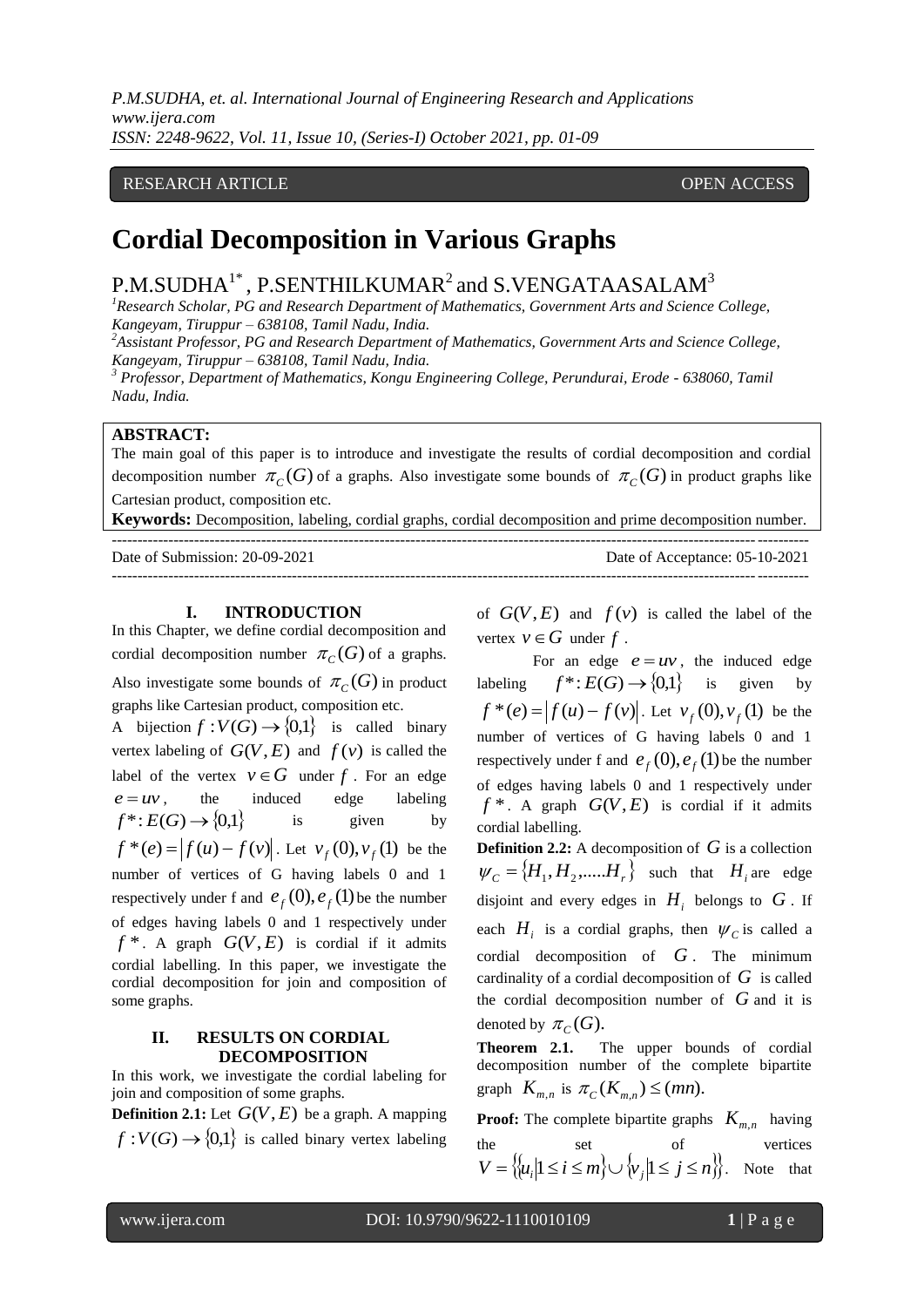there is  $(m+n)$  vertices in  $K_{m,n}$ . The edge set . Therefore number of  $P_2$  in  $K_{m,n}$  is mn. Hence edges set  $E(K_{m,n}) = \{u_i v_j | 1 \le i \le m, 1 \le i \le n\}$   $\pi_c(K_{m,n}) \le (mn).$ 



**Example 2.1.** The cordial decomposition of the graph  $K_{3,4}$ 

**Figure 2.1.** Thecordial decomposition of the graph *K*3,4

**Theorem 2.2:** The bounds of cordial decomposition number of the Brush graph  $B_n$  is  $(n+1) \leq \pi_C(B_n) \leq (2n-1).$ 

**Proof:** The Brush graph *Bn* constructed by the path  $P_n$  and n number of  $P_2$  paths. Therefore Brush graph  $B_n$  having the set of vertices  $V = \{u_i, v_i, 1 \le i \le n\}$ . Note that  $P_n$  and  $P_2$  be two cordialgraphs. This implies  $W_S \supseteq \{P_n \cup P_2 \cup P_2...\cup n \text{ times}\}$  and

 $|\psi_c| \geq |\{P_n \cup P_2 \cup P_2...\cup n \text{ times }\}|$ . Hence we get  $\pi_C(B_n) \ge (n+1)$ .

The edge set is  $E = P_n \cup P_2 \cup ...$ *ntimes*  $P_2$ . Note that  $P_2$  a cordialgraphs. Therefore number of  $P_2$  in  $B_n$  is  $S(P_n) + nS(P_2)$ . This implies  $|\psi_{S}| \leq |S(P_n) + nS(P_2)|$ . . Hence  $\pi_{\mathcal{C}}(P_{m}+P_{n}) \leq (2n-1).$ 



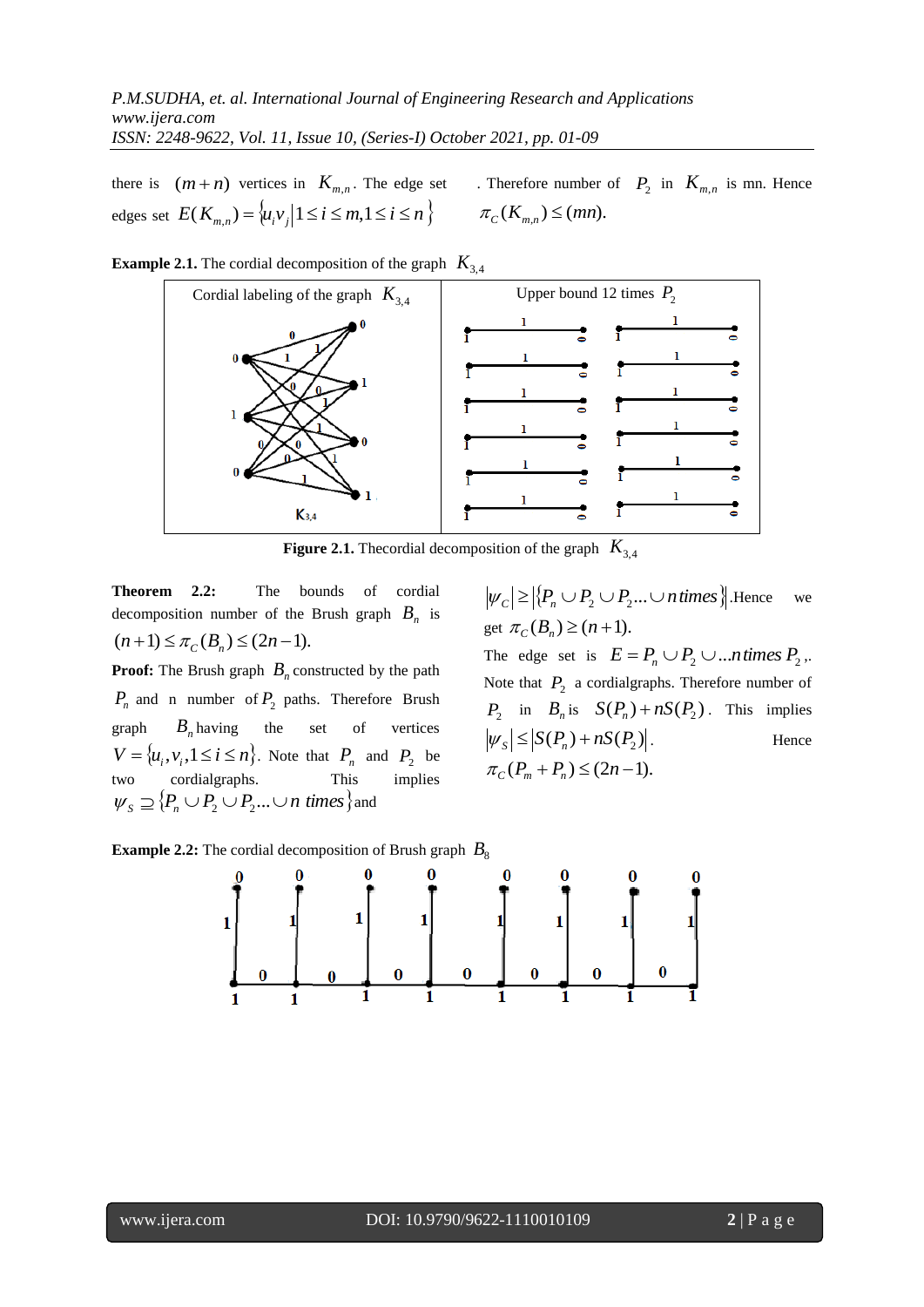

**Figure 2.2:** Cordial decomposition of Brush graph  $B_8$ 

**Theorem 2.3.** The bounds of cordial decomposition number of the ladder graph  $L_n$  is  $(n+2) \leq \pi_{\mathcal{C}}(L_n) \leq (2n-1) + n.$ 

**Proof:** The ladder graph  $L_n$ , constructed by the graphs  $P_2$  *and*  $P_n$ . Therefore the graph  $L_n$  having the set of vertices  $V = \{u_1v_i, 1 \le i \le n\} \cup \{u_2v_i, 1 \le i \le n\}$ . Note that there is  $(2n)$  vertices in  $L_n$ . The graph  $L_n$ contains the n number of graphs  $P_2$  and 2 number of path  $P_n$ . Note that  $P_m$  and  $P_n$  be two cordialgraphs. This implies

 $W_c \supseteq \{P_n \cup P_n \cup (n \text{ times } P_2)\}\$ and  $|\psi_c| \geq |\{P_n \cup P_n \cup (n \text{ times } P_2)\}|.$ Hence  $\pi_{C}(L_{n}) \ge (n + 2)$ .

The edge set is  $E = S(P_n) \cup S(P_n) \cup n \text{ times } S(P_2)$ , Note that  $P_2$  a cordial graphs. Therefore number of  $P_2$  in  $(L_n)$  is  $S(P_n) + S(P_n) + n$  times  $S(P_2)$ . This implies  $|\psi_c| \leq |S(P_n) + S(P_n) + n \text{ times } S(P_2)|$ . Hence  $\pi_C(L_n) \leq (2(n-1) + n)$ .



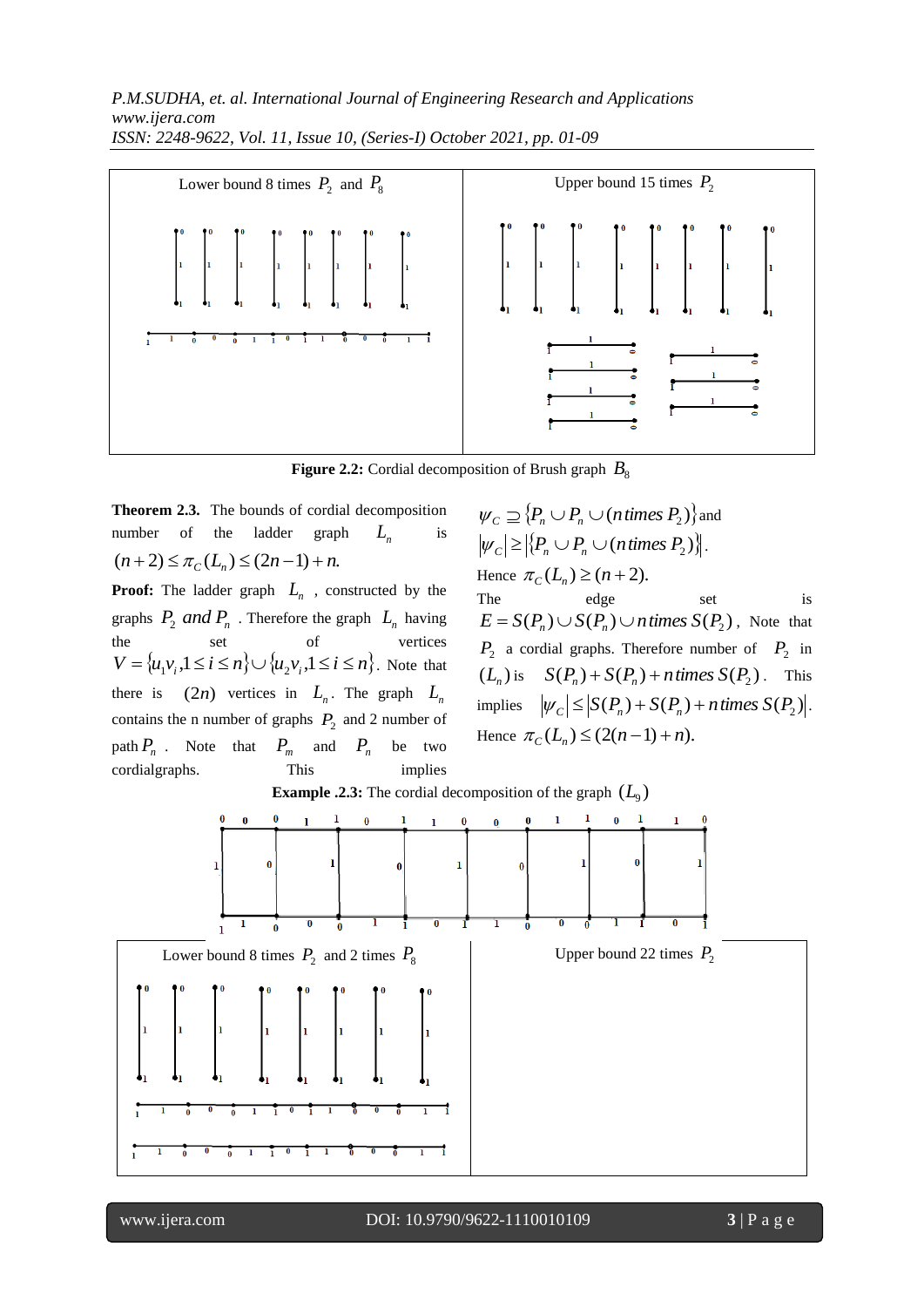

**Figure 2.3:** Cordial decomposition of the graph  $(L_9)$ 

**Theorem 2.4:** The bounds of cordial decomposition number of the shadow graph  $(D_2(P_n)$  is  $(4) \leq \pi_C(L_n) \leq 4(n-1).$ 

**Proof:** The shadow graph of path  $P_n$   $(D_2(P_n))$ contains 2n vertices and 4(n-1) edges. Let  $v_1, v_2, v_3, \ldots, v_n$  be the vertices of path  $P_n$ . In a  $P_n$ shadow graph there is an image of n vertices  $u_1, u_2, u_3, \dots, u_n$ . Therefore shadow  $(D_2(P_n))$ contains 2n vertices. There is a different 4 types of  $P_n$  in the shadow graph  $(D_2(P_n))$ .  $\psi_c \supseteq \{P_n \cup P_n \cup (4 \text{ times } P_2)\}$  and

$$
|\psi_{C}| \geq |\{P_n \cup P_n \cup (4 \text{ times } P_2)\}|.
$$
 Hence  
\n
$$
\pi_C(L_n) \geq (4).
$$
  
\nThe edge set of  $(D_2(P_n))$  is  
\n
$$
E = \{ (u_i u_{i+1} | 1 \leq i \leq n) \} \cup \{ (v_i v_{i+1} | 1 \leq i \leq n) \} \cup
$$
  
\n
$$
\{ (u_i v_{i+1} | 1 \leq i \leq n) \} \cup \{ (v_i u_{i+1} | 1 \leq i \leq n) \} \text{ Note that}
$$
  
\n $P_2$  a ordinal graphs. Therefore number of  $P_2$  in  
\n $(D_2(P_n))$  is  $S(P_n) + S(P_n) + S(P_n) + S(P_n)$ .  
\nThis implies  
\n
$$
|\psi_C| \leq |S(P_n) + S(P_n) + S(P_n) + S(P_n)|.
$$
 Hence  
\n
$$
\pi_C(L_n) \leq (4(n-1)).
$$



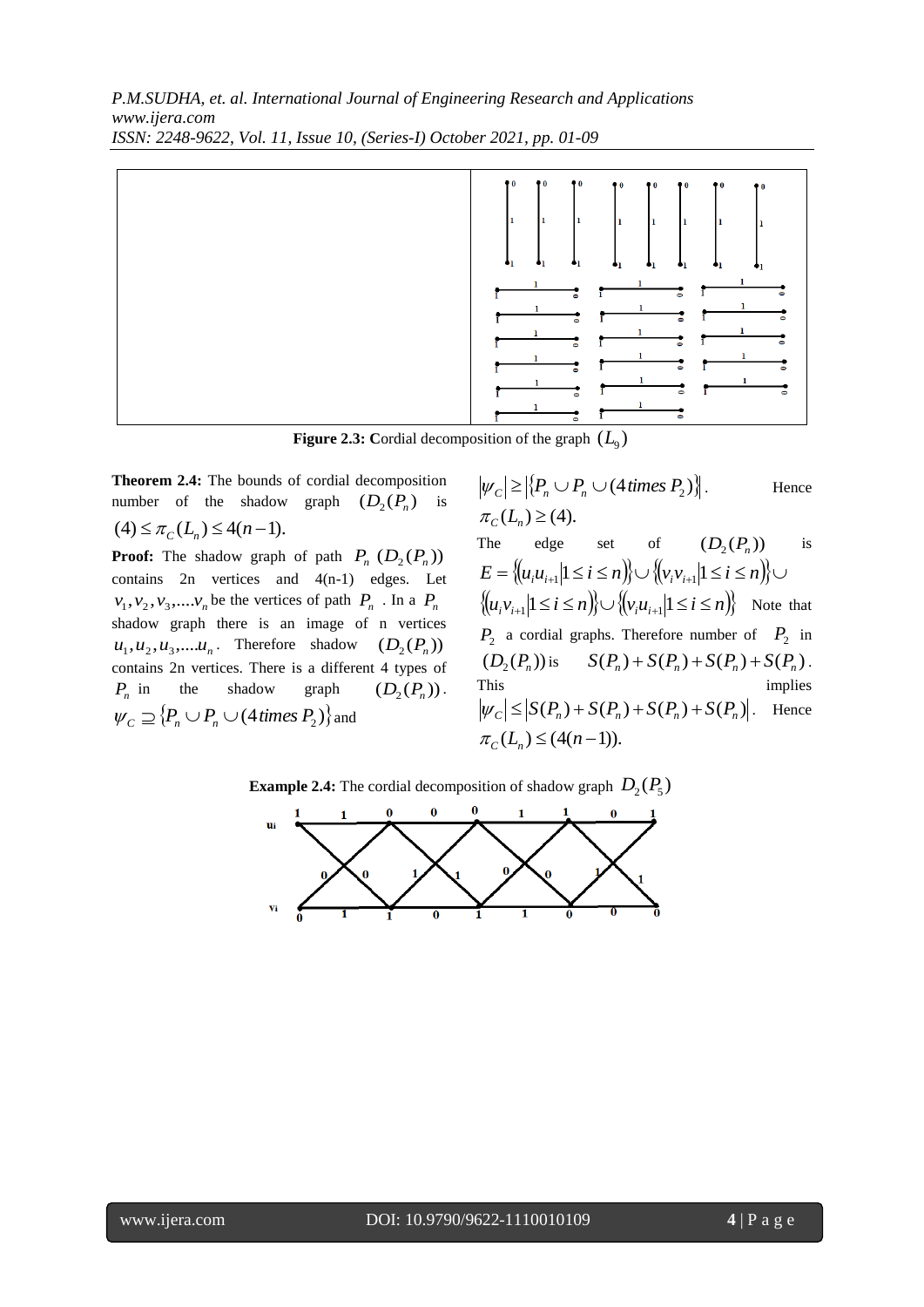

**Figure 2.4:** The cordial decomposition of shadow graph  $D_2(P_5)$ 

**Theorem 2.5:** A graph  $(P_m + P_n)$  is a join of two path cordial graphs with  $(m < n)$ . The bounds of cordial decomposition number of the graph  $(P_m + P_n)$ is,  $3 \leq \pi_C(P_m + P_n) \leq (mn + m + n - 2)$ .

**Proof:**Let  $P_m$  and  $P_n$  be two path cordial graphs of order m and n  $(m > n)$  respectively and  $(P_m + P_n)$  is a join of  $P_m$  and  $P_n$  with edge set E. The graph  $(P_m + P_n)$  contains  $(m+n)$  vertices In the graph  $(P_m + P_n)$  there are graphs  $P_m$ ,  $P_n$  and the complete bipartite graphs  $K_{m,n}$ . Note that  $P_m$ and  $P_n$  be two cordial graphs and complete bipartite graphs  $K_{m,n}$  cordial graph. This implies

 $W_S \supseteq \{P_m \cup P_n \cup K_{mn}\}$  and  $|\psi_{S}| \geq |\{P_{m} \cup P_{n} \cup K_{mn}\}|$ . Note that the graphs  $P_m$ ,  $P_n$  and  $K_{m,n}$  are subtract divisor cordial graphs. Hence  $\pi_C(P_m + P_n) \geq (3)$ . The edge set is  $E = E_1 \cup E_2 \cup S(K_{m,n})$ , Here  $S(K_{m,n})$  is a size of a complete bipartite graph  $K_{m,n}$ . Note that  $P_2$  a cordialgraphs. Therefore number of  $P_2$  in  $(P_m + P_n)$  is  $S(P_m) + S(P_n) + S(K_{m,n})$ . This implies  $|\psi_{S}| \leq |\mathcal{S}(P_{m}) + S(P_{n}) + S(K_{m,n})$ Hence  $\pi_{\mathcal{C}}(P_m + P_n) \leq (mn + m + n - 2).$ 

**Example 2.5.** The cordial decomposition of the graph  $(P_4 + P_6)$ 



www.ijera.com DOI: 10.9790/9622-1110010109 **5** | P a g e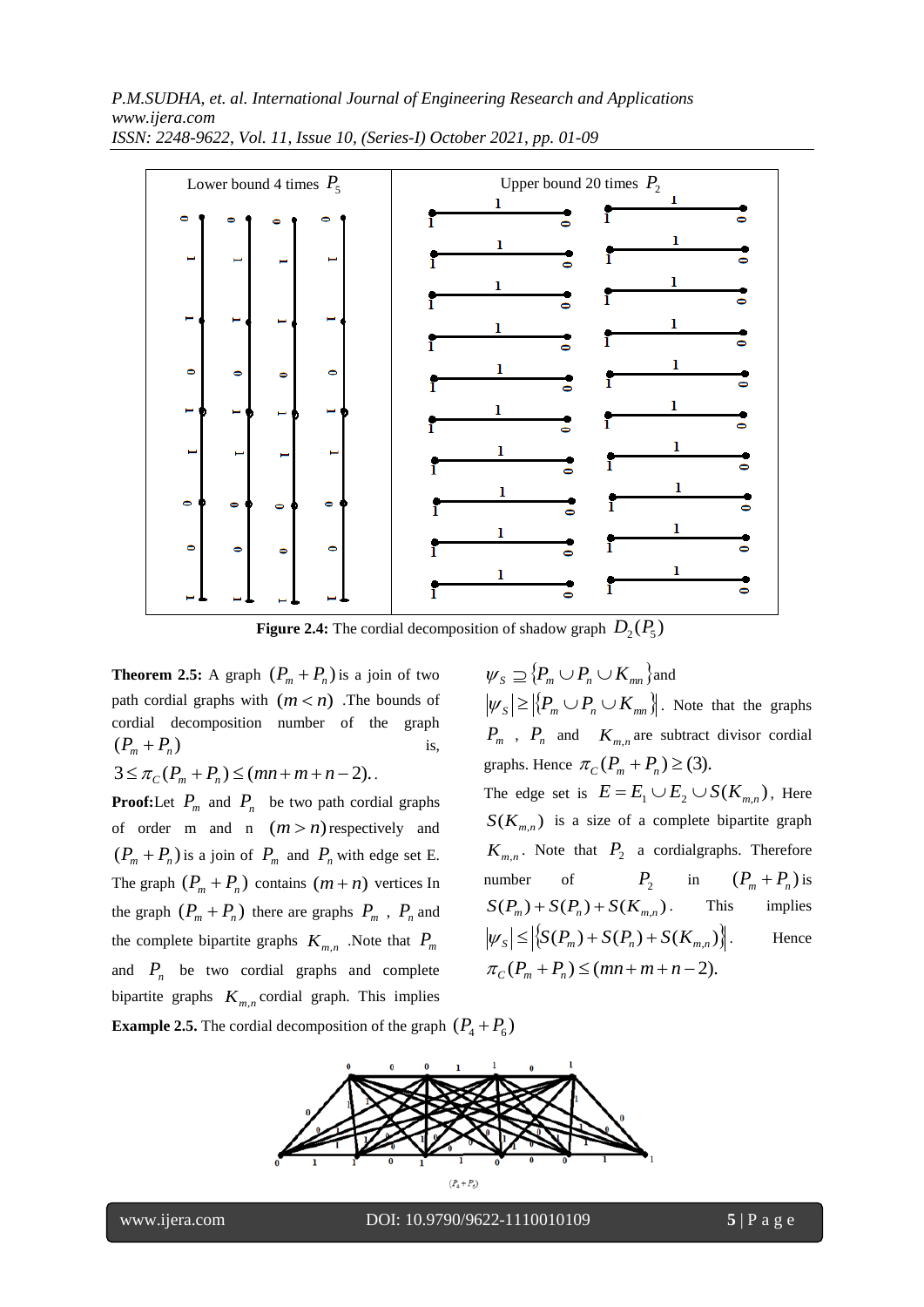

**Figure 2.5:** The cordial decomposition of shadow graph  $(P_4 + P_6)$ 

**Theorem 2.6.** The bounds of cordial decomposition number of the composition of the graphs  $P_2$  *and*  $P_n$ is  $(n+2) \leq \pi_C(P_2 \circ P_n) \leq (2n-1) + n.$ 

**Proof:** The composition of the graphs  $P_2$  *and*  $P_n$ , constructed by the graphs  $P_2$  *and*  $P_n$ . Therefore the graph  $P_2 \circ P_n$  having the set of vertices  $V = \{u_1v_i, 1 \le i \le n\} \cup \{u_2v_i, 1 \le i \le n\}.$ Note that there is  $(2n)$  vertices in  $P_2 \circ P_n$ . The graph  $P_2 \circ P_n$  contains the n number of graphs  $P_2$  and 2 number of path  $P_n$ . Note that  $P_m$  and  $P_n$  be two cordialgraphs. This implies

 $W_c \supseteq \{P_n \cup P_n \cup (n \text{ times } P_2)\}$  and  $|\psi_c| \geq |\{P_n \cup P_n \cup (n \text{ times } P_2)\}|$ . Hence  $\pi_{C}(P_2 \circ P_n) \ge (n+2).$ The edge set is  $E = S(P_n) \cup S(P_n) \cup n$  *times*  $S(P_2)$ , Note that  $P_2$  a cordialgraphs. Therefore number of  $P_2$  in  $(P_2 \circ P_n)$  is  $S(P_n) + S(P_n) + n$  times  $S(P_2)$ . Thisimplies  $|\psi_c| \leq |S(P_n) + S(P_n) + n \text{ times } S(P_2)|$ . Hence  $\pi_C(P_2 \circ P_n) \leq (2(n-1) + n).$ 



**Example 2.6:** The cordial decomposition of the graph  $(P_2 \circ P_n)$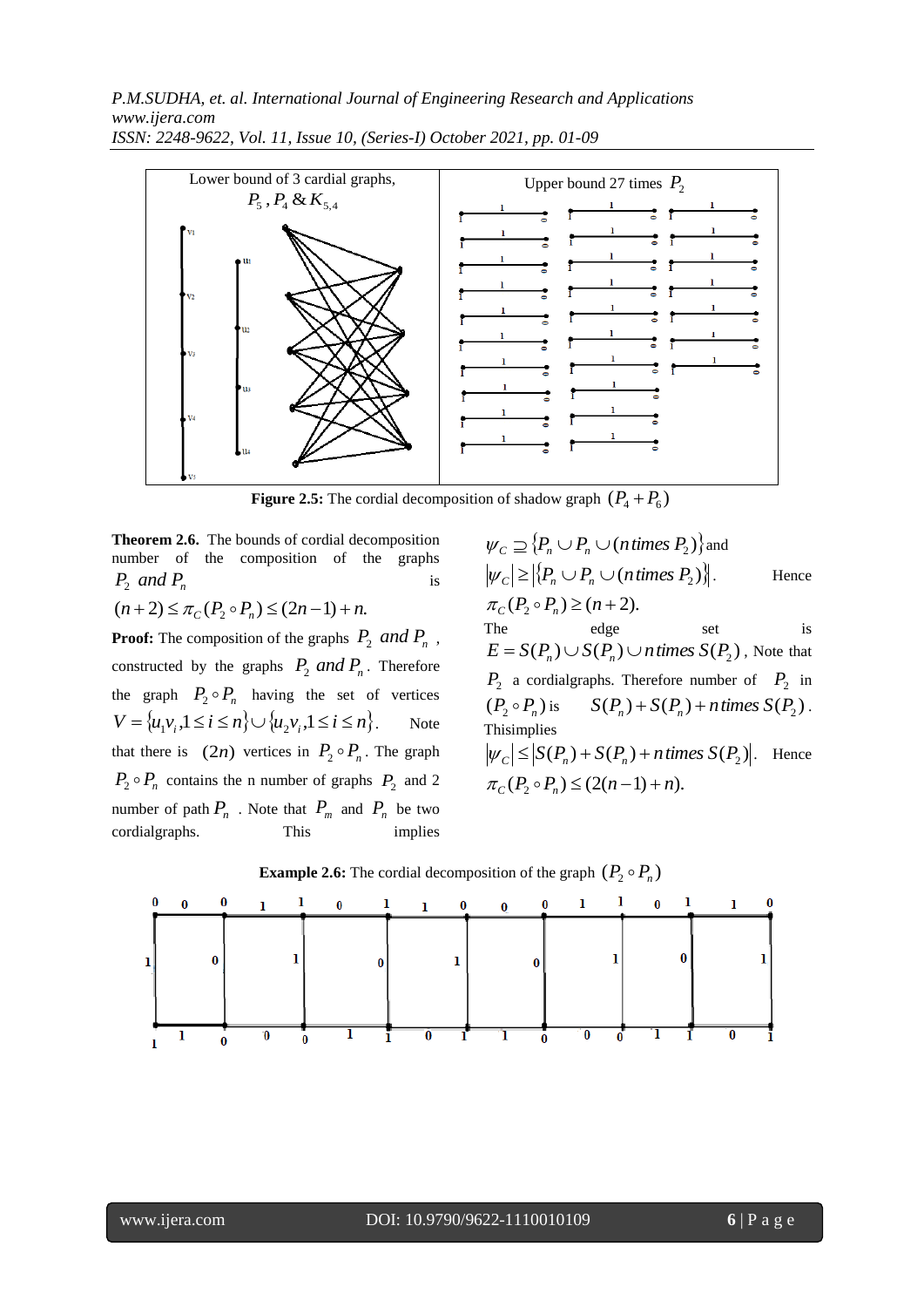

**Figure 2.6:** Cordial decomposition of the graph  $(P_2 \circ P_n)$ 

**Theorem 2.7:** The bounds of cordial decomposition number of the composition of the graphs *P*<sub>2</sub> *and C<sub>n</sub>* is  $(n+1) \le \pi_C(P_2 \circ C_n) \le (3n)$ . **Proof:** The composition of the graphs  $P_2$  *and*  $C_n$ , constructed by the graphs  $P_2$  *and*  $C_n$ . Therefore the graph  $(P_2 \circ C_n)$  having the set of vertices  $V = \{u_1v_i, 1 \le i \le n\} \cup \{u_2v_i, 1 \le i \le n\}$ . Note that there is  $(2n)$  vertices in  $(P_2 \circ C_n)$ . The graph  $(P_2 \circ C_n)$  contains the graphs 2 times  $C_n$  and n times  $P_2$ . Note that  $P_2$  and  $C_n$  be two cordialgraphs. This implies  $\psi_c \supseteq \{C_n \cup C_n \cup (n \text{ times } P_2)\}\$ and  $|\psi_c| \geq |\{C_n \cup C_n \cup (n \text{ times } P_2)\}|$ . Hence  $\pi_{C}(P_2 \circ C_n) \ge (n+2).$ 

The edge set is  $E = S(C_n) \cup S(C_n) \cup n$  *times*  $S(P_2)$ , Note that  $P_2$  a cordialgraphs. Therefore number of  $P_2$  in  $(P_2 \circ C_n)$  is  $S(C_n) + n$  times  $S(P_2)$ . This implies  $|\psi_c| \leq |S(C_n) + n \text{ times } S(C_2)|$ . Hence  $\pi_C(P_2 \circ C_n) \leq (3n).$ 

**Example 2.7:** The cordial decomposition of the graph  $(P_2 \circ C_5)$ 

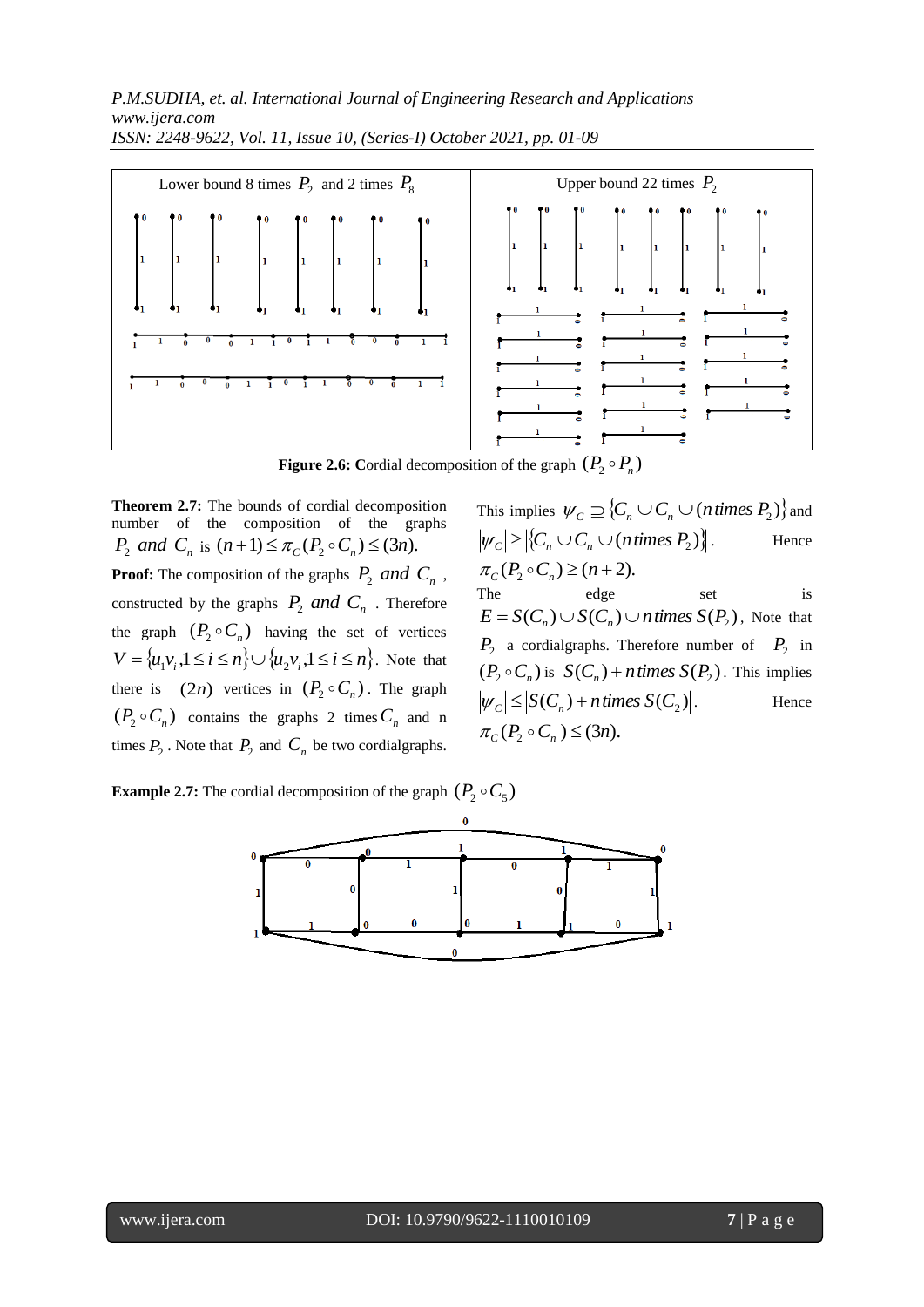

**Figure2.7:** Cordial decomposition of the graph  $(P_2 \circ C_5)$ 

**Theorem 2.8:** The bounds of cordial decomposition number of the composition of the graphs  $P_2$  *and*  $B_n$ is  $(n+1) \leq \pi_C(P_2 \circ B_n) \leq (3n).$ 

**Proof:** The composition of the graphs  $P_2$  *and*  $B_n$ , constructed by the two graphs  $P_2$  *and*  $B_n$ . Therefore the graph  $(P_2 \circ B_n)$  having the set of vertices

 $V = \{u_1v_i, 1 \le i \le n\} \cup \{u_2v_i, 1 \le i \le n\} \cup \{u_1w_i, 1 \le j \le n\} \cup \{u_2w_i, 1 \le j \le n\}$ 

Note that there is  $(4n)$  vertices in  $(P_2 \circ B_n)$ .

Note that  $P_2$  and  $B_n$  be two cordialgraphs. This

implies  $W_c \supseteq \{B_n \cup B_n \cup (2n \text{ times } P_2)\}$  and  $|\psi_c| \geq |\langle B_n \cup B_n \cup (2n \text{ times } P_2) \rangle|$ . Hence  $\pi_C(P_2 \circ B_n) \geq 2(n+1).$ The edge set is  $E = S(B_n) \cup S(B_n) \cup 2n$  times  $S(P_2)$ , Note that  $P_2$  a cordialgraphs. Therefore number of  $P_2$ in  $(P_2 \circ B_n)$  is  $S(B_n) + S(B_n) + n$  times  $S(P_2)$ . This implies  $|\psi_c| \leq |S(B_n) + S(B_n) + 2n \text{ times } S(P_2)|.$ Hence  $\pi_{C}(P_2 \circ B_n) \leq (6n-2)$ .

**Example 2.8:** The cordial decomposition of the graph  $(P_2 \circ B_4)$